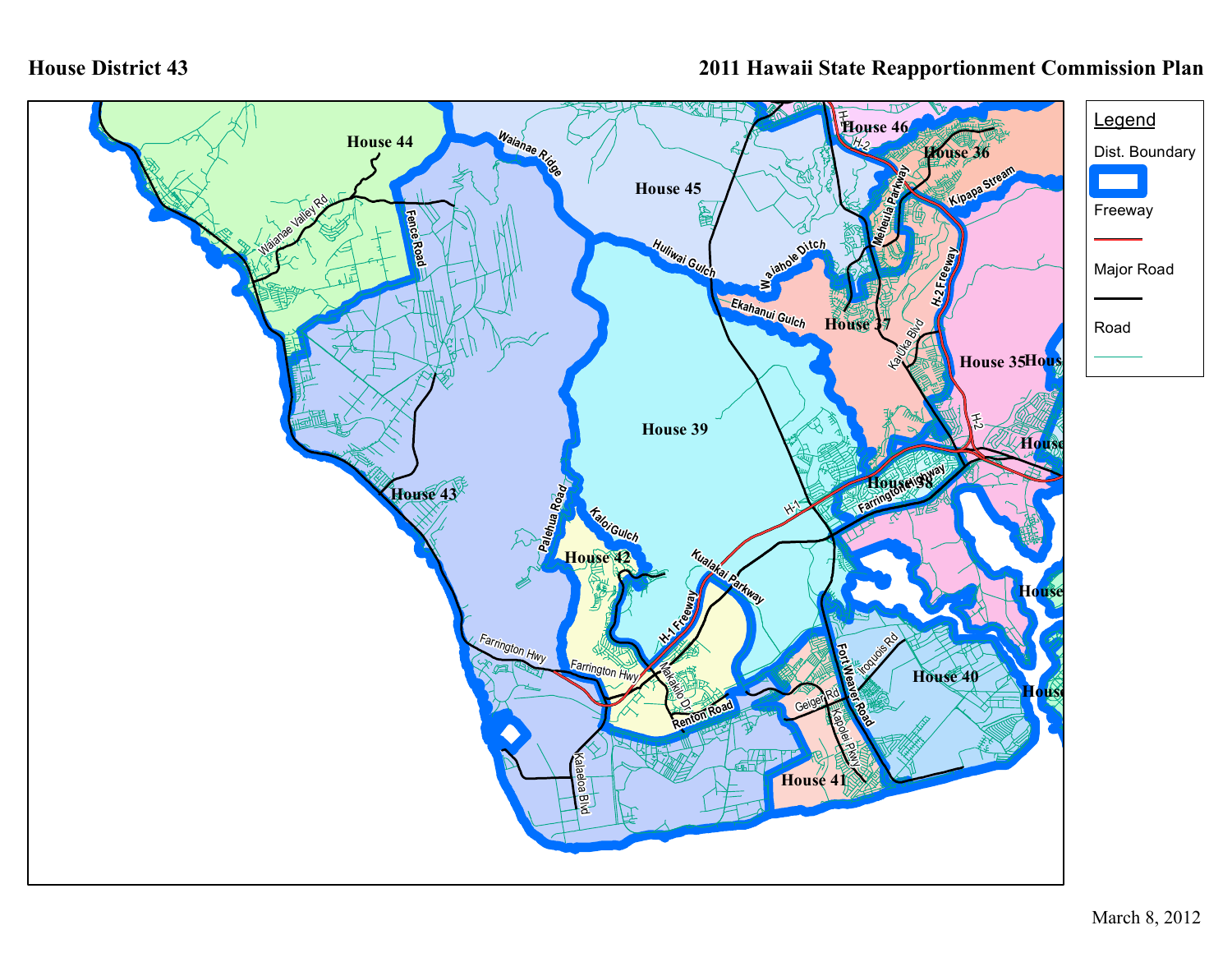**43RD REPRESENTATIVE DISTRICT:** That portion of the island of Oahu for convenience herein referred to as Kalaeloa, Campbell Industrial Park, Ko Olina, and portions of Nanakuli and Maili, more particularly described as follows:

Beginning at the intersection of Naval Reservation Lualualei boundary and Waianae Ridge and running

(1) Southerly along said ridge to unnamed road;

(2) Southwesterly along said road to Palehua Road;

(3) Southerly along said road to Palailai Gulch;

(4) Southerly along said gulch to Farrington Highway;

(5) Southeasterly along said highway to Kalaeloa Boulevard;

(6) Southerly along said boulevard to Renton Road extension;

(7) Easterly along said extension to Barbers Point School boundary extension;

(8) Southerly along said boundary to Franklin D Roosevelt Avenue;

(9) Easterly along said avenue to Fort Barrette Road;

(10) Northwesterly along said road to Renton Road;

(11) Easterly along said road to unnamed gulch;

(12) Northerly along said gulch to Kapolei Parkway;

(13) Easterly along said parkway to Kualakai Parkway;

(14) Northwesterly along said parkway to Malako Street extension;

(15) Easterly along said extension to Malako Street;

(16) Northeasterly along said street to Orrick Street;

(17) Southeasterly along said street to Wili Street;

(18) Southwesterly along said street to Burke Street;

(19) Southeasterly along said street to Pahiki Street;

(20) Northeasterly along said street to Orrick Street;

(21) Southeasterly along said street to Renton Road;

(22) Southwesterly along said road to Ewa Villages CDP boundary;

(23) Southerly along said boundary to Roosevelt Ave extension;

(24) Easterly along said extension to Roosevelt Avenue;

(25) Southeasterly along said avenue to Essex Road;

(26) Southerly along said road to Ocean Pointe CDP boundary;

(27) Southerly along said boundary to Oahu shoreline;

(28) Northwesterly along said shoreline to Farrington Highway;

(29) Northerly along said highway to Keliikipi Street;

(30) Easterly along said street to drainage channel;

(31) Northerly along said channel to Kulaaupuni Street;

(32) Northerly along said street to Kaukamana Road;

(33) Northeasterly along said road to Maliona Street;

(34) Northerly along said street to Kaukamana Road;

(35) Northerly along said road to Kaukamana Road extension;

(36) Northerly along said extension to Kaukamana Street;

(37) Northerly along said street to Paakea Road;

(38) Northwesterly along said road to Maililii Stream;

(39) Easterly along said stream to unnamed road;

(40) Northeasterly along said road(s) to Marconi Street extension;